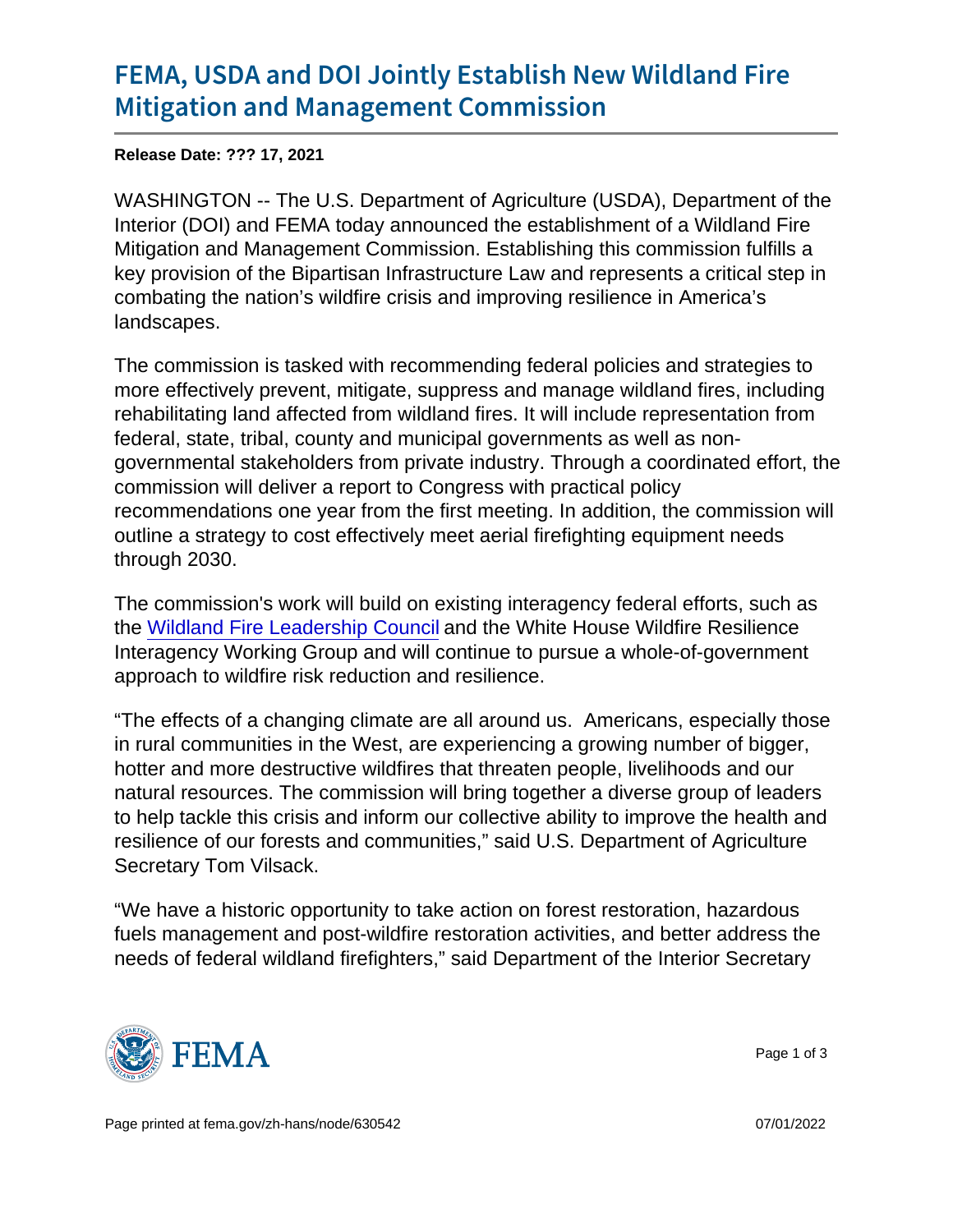Deb Haaland. "The commission established under the Bipartisan Infrastructure Law will provide valuable insight into ways we can better prepare communities and ecosystems against the threat of wildland fire across our nation's public and tribal lands."

"This commission represents a unified effort across the federal government to answer a call that is quickly growing louder; we must protect our wildlands from the ravaging impacts of climate change," said FEMA Administrator Deanne Criswell. "In coordination with our partners at USDA and DOI, FEMA is committed to doing our part to help build readiness and resilience in communities who are at risk from wildfires."

"Climate change and increasing development in the wildland urban interface are rapidly changing the complexity and response challenges for the fire service. It is time for us all to recognize that wildland fire is not just a forest or rural problem any longer. Urban and suburban fire departments that had no part in wildland firefighting 30 years ago are now heavily engaged in wildland fire prevention, mitigation and response. The wildland urban interface is now the frontier for wildland fire," said U.S. Fire Administrator Dr. Lori Moore Merrell. "This commission will pull together our partners and stakeholders to focus on community risk reduction, enhanced prevention efforts and overall response and mitigation capacity that matches the wildfire risks within the nation's wildland urban interface."

"The Bipartisan Infrastructure Law calls for a dramatic increase in the scale and pace of wildfire mitigation, restoration and post-fire recovery work," said Mike Zupko, Executive Director of the Wildland Fire Leadership Council. "Success can only be accomplished through dedicated partnerships and collaboration. The Wildland Fire Mitigation and Management Commission will advance our collective ability to combat the nation's wildfire crisis and accelerate implementation of the National Cohesive Wildland Fire Management Strategy."

The Bipartisan Infrastructure Law invests unprecedented funding in America's natural infrastructure. The joint Wildland Fire Mitigation and Management Commission will support the implementation of effective wildfire risk reduction, community risk reduction and resilience strategies to combat the wildfire crisis, recovering and protecting our nation's forests, landscapes and surrounding communities.



Page 2 of 3

Page printed at [fema.gov/zh-hans/node/630542](https://www.fema.gov/zh-hans/node/630542) 07/01/2022